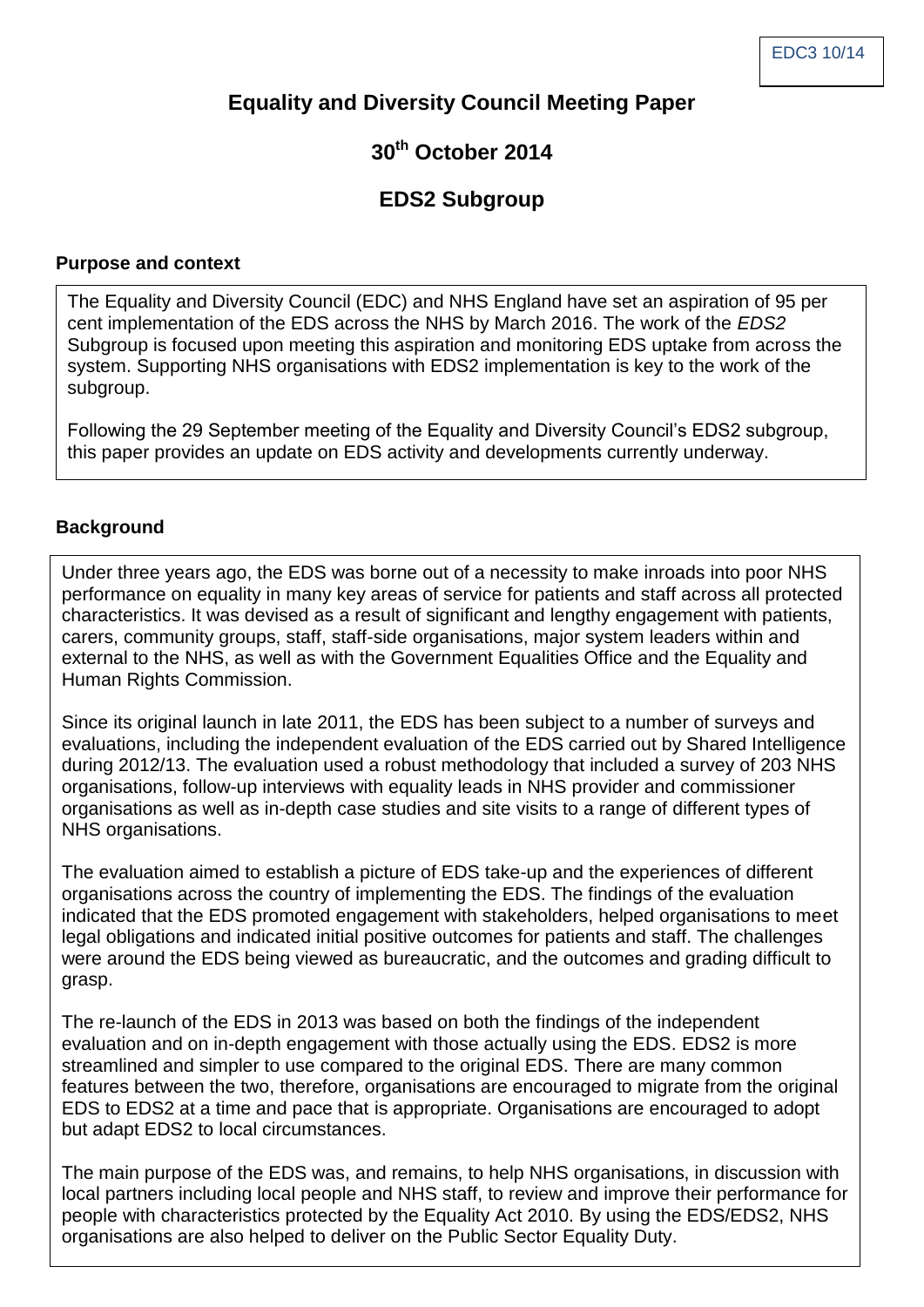### **Action taken to date and current position**

Following the NHS reforms, the EDC was refreshed and re-established in November 2013, and has taken on the joint governance arrangements for *EDS2* with NHS England. The *EDS2* subgroup – composed of EDC members and NHS colleagues – has agreed the strategic and practical actions that will help support the further uptake and implementation of the system.

## **1. Monitoring implementation and sharing good practice**

During the summer of 2014, NHS England conducted a survey of all Clinical Commissioning Groups (CCGs) and NHS provider organisations in order to obtain an up-to-date picture of EDS implementation across the NHS. Each NHS organisation was sent a short survey asking whether or not it was implementing the EDS or EDS2.

To validate the survey findings for NHS providers, the website of each NHS provider was reviewed during September 2014. The audit of EDS/EDS2 uptake shows that:

- $\geq$  99% (209/211) of all CCGs in England are using the EDS or EDS2
- $\geq$  93% (224/241) of all NHS providers are using the EDS or EDS2

All but two CCGs were implementing the EDS/EDS2. This high percentage may well be attributed to the alignment of the EDS/EDS2 within CCG Authorisation and CCG Assurance processes. There was a wider variation in usage amongst NHS providers, with EDS/EDS2 uptake percentages ranging from 84% in London to 96% in the Midlands and East region. The take-up of the EDS by provider organisations is in my view attributable to the way in which the CQC look for use of the EDS, and evidence from it, as part of their inspection activities. See below for more details.

It is important to note that within the 7% of NHS providers not using the EDS/EDS2, there are some organisations that have declared basing their strategic approach to equality upon the 'principles of the EDS'.

The national EDS Dashboard is being developed by NHS England and is scheduled to go 'live' during October 2014. The Dashboard will help monitor the uptake of the EDS/EDS2 over time and will include, amongst other things, case studies on good EDS2 implementation and the outcomes for patients and the workforce as a result of using the EDS/EDS2. The Case studies are being completed by NHS organisations across the country and will be showcased to facilitate the sharing of good practice examples and learning across the country.

## **2. System alignment**

At the heart of *EDS2* are 18 outcomes, against which NHS organisations assess and grade themselves, in partnership with their stakeholders. These outcomes relate to issues that matter to people who use, and work in, the NHS. Among other things they support the themes of, and deliver on, the NHS Outcomes Framework, and the NHS Constitution.

- $\triangleright$  The EDS was built into the CCG authorisation process during 2012/13 and, more recently, EDS2 has been embedded within NHS England's CCG Assurance Framework CCG for 2014/15.
- $\triangleright$  Extensive work has been carried out with the Care Quality Commission (CQC) on aligning and embedding EDS2 within CQC's new inspection regime. EDS2 features within the preinspection data-packs for CQC inspectors and within the sector-wide CQC handbooks. The 18 EDS2 outcomes are matched to CQC's five key questions (safe, effective, caring, responsive, and well-led).
- During 2014, EDS2 was successfully embedded within the Trust Development Authority's Planning Guidance for NHS Trust Boards 2014/15 to 2018/19.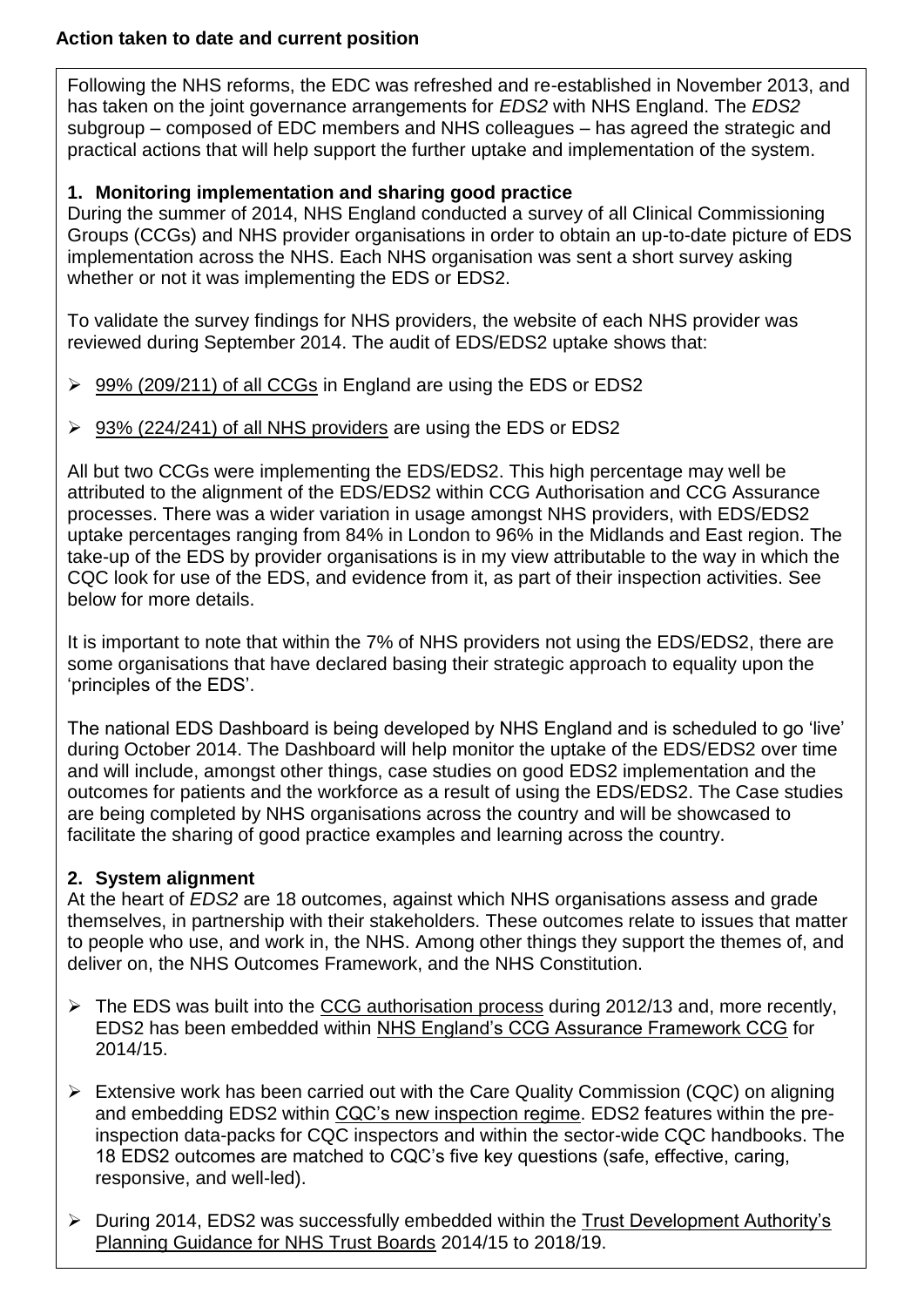EDS2 is designed to help organisations deliver on the Public Sector Equality Duty (PSED). Extensive work was carried out with both the Government Equalities Office (GEO) and the Equality and Human Rights Commission (EHRC) and the Department of Health's solicitors, during the design of the EDS. Both GEO and the EHRC endorsed the EDS and provided quotes to be included in its policy document.

When reviewing NHS providers' websites during September 2014, an interesting observation was made. The majority of NHS providers not using the EDS/EDS2 were basing their strategic approaches to equality upon dated equality legislation with no mention of the Equality Act 2010 and the PSED. A very small number of NHS providers not using the EDS/EDS2 did appear to have a grip on equality matters, but these are an exception to the general rule.

# **3. Outcomes for patients and the workforce**

Regular feedback from NHS organisations indicates positive outcomes that are already emerging for both patients and the NHS workforce as a result of implementing the EDS/EDS2. Some of the many examples of EDS outcomes include:

- $\triangleright$  Improvements in access to health care services for hard-of-hearing people (County Durham and Darlington NHS FT)
- $\triangleright$  Ensuring services are designed, commissioned and procured whilst taking account the needs of seldom heard groups (North East Commissioning Support)
- $\triangleright$  Improved access to cancer screening for the Learning Disabled community (Derbyshire Healthcare NHS FT)
- $\triangleright$  Improving access to services for visually impaired patients (Blackpool CCG)
- $\triangleright$  Improving access to health care services for the Roma community (Derby Hospitals)
- $\triangleright$  Setting up of a 'Local Public Equality Delivery Partnership' improving maternity services through patient engagement (East Lancashire CCG)
- Development of a 'Ethnic Minority Staff Strategy' (North East London NHS FT)
- Development of a 'Flexible Working Policy' (Derbyshire Healthcare NHS FT)
- $\triangleright$  Reduction in BME disciplinary action by 50% (Southern Healthcare)
- $\triangleright$  Recruitment of people with Learning Disabilities within the NHS (South Devon Healthcare NHS FT)
- Establishing 'Staff & Community Gender Identity Network' (Newcastle Upon Tyne NHS FT)

## **4. EDS2 and the proposed Workforce Race Equality Standard**

The EDS and the proposed Workforce Race Standard are complimentary and will support each other. EDS2 can work with the Standard to promote positive workforce experience and improved representation at senior levels for BME staff. In the early days of the EDS, discussions were held with Stonewall about the link between the Stonewall Workplace Equality Index and the EDS. It was concluded that both processes could support and strengthen each other.

It's that sort of thinking that should be brought to bear as the proposed Standard is tested, developed and used. Indeed, the high level of traction that the EDS has across the country, would be of great benefit when rolling-out and implementing the proposed Standard.

EDS2 provides scope for NHS England to identify and announce one EDS2 outcome or area where it believes a particular concerted national effort is required for the NHS to improve its equality performance. For 2015/16 this area can be '*workforce race equality*'. The EDS2 document also states that guidance and support for the delivery on this outcome will be provided, and good practice shared.